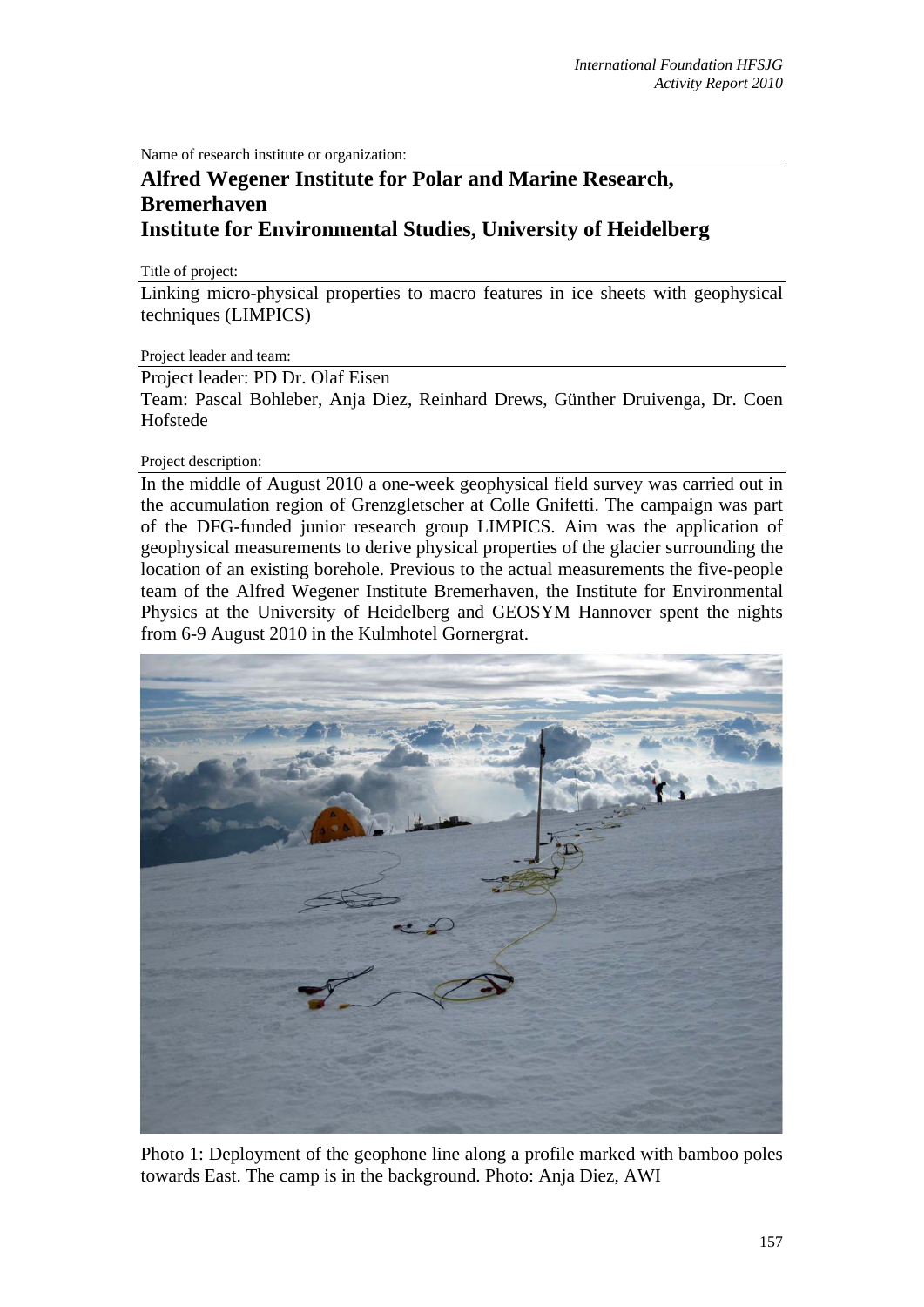

Photo 2: Deployment of the geophone line along a profile marked with bamboo poles towards East, Lago Maggiore is in the background. Photo: Anja Diez, AWI

The selection of Gornergrat as the location for accommodation has several reasons: located at a high altitude for acclimatisation, easy and fast accessibility via the Gornergratbahn, access to the Findelgletscher, insight of Grenzgletscher and Zermatt. For working at Colle Gnifetti (4450 m), with overnighting in the Capanna Margherita (4550 m), a good acclimatisation is mandatory. Two overnightings on Gornergrat on 3100 m represents a necessary step. The good accessibility is important in case problems occur for transport of cargo by Air Zermatt's helicopter to Colle Gnifetti and a quick descent to Zermatt is required. Likewise, the Gornergratbahn makes a fast access to the accomodation on the day of arrival easier, leaving enough time for preparation of the cargo flights as was necessary on 7 August. For the actual transportation of personnel from Gornergrat or Rothenboden to Colle Gnifetti by helicopter it is important to have direct insight of the upper part of Grenzgletscher and to Zermatt. In the case of bad weather this enables the usage of even short fine weather windows for transportation, or to cancel planned flights from Zermatt in time, if the weather conditions in the Monte Rosa-region do not permit a safe flight.

After the first night from 7 to 8 August three people of the team made a hike from Kulm to the accumulation region of the Findelgletscher for acclimatisation exercise.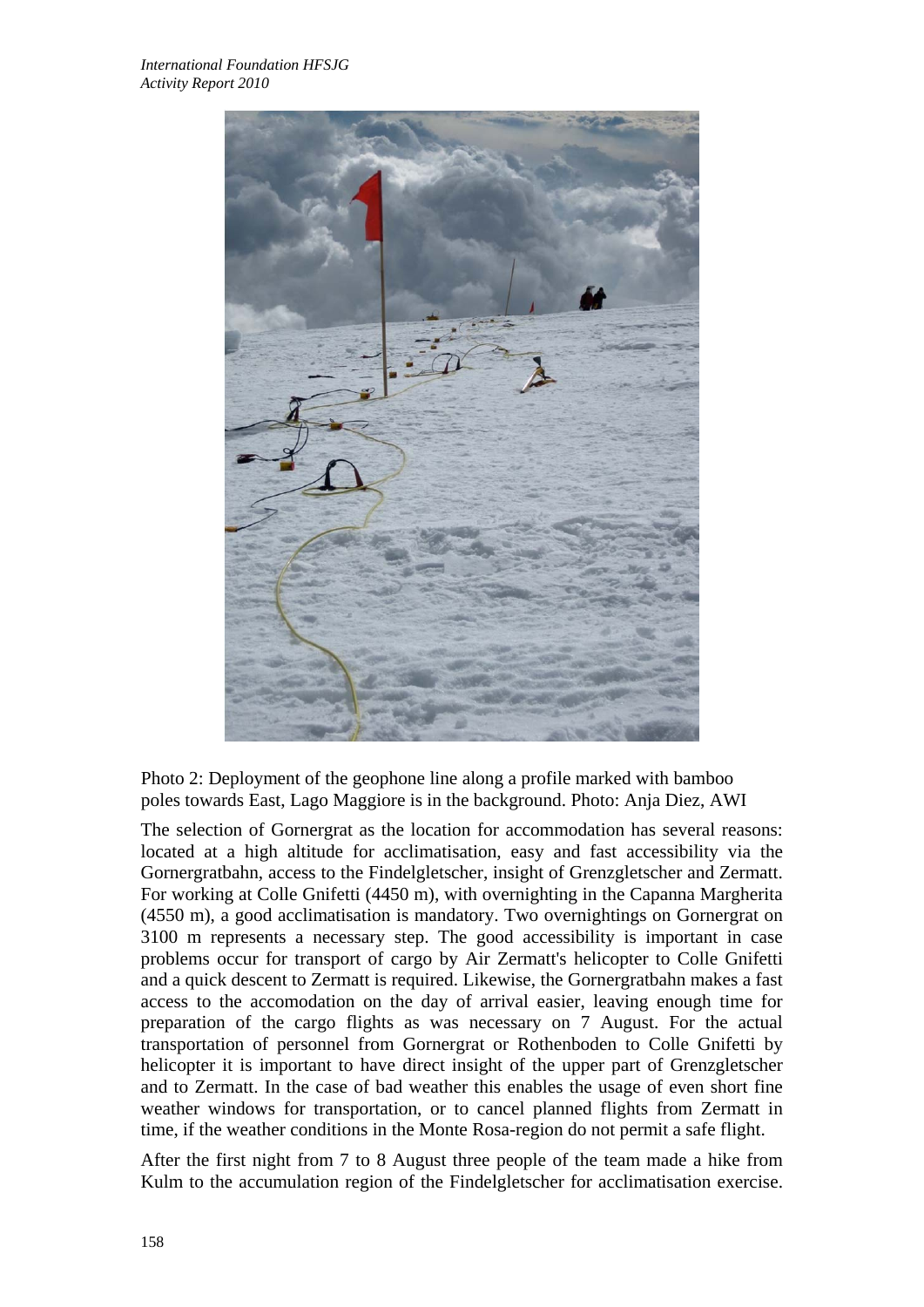Two other members of the team went down to Zermatt to finish preparing the cargo for the flights envisaged for the 8 August. However, because of bad weather conditions all flights to Colle Gnifetti except for one cargo transport were delayed until Monday, 9 August. Despite a fully booked hotel, the necessary additional overnight stay at Kulm could be provided.

After arriving at Colle Gnifetti on the late morning of the 9. August, set-up of the camp and the measurements were carried out immediately. Achieved goals were :

- extension of an existing net of ground-penetrating radar (GPR) profiles to map the internal structure of the glacier,

- borehole radar and borehole-surface tomography measurements in the existing hole,

- reflection seismic measurements with a pressure-wave and shear-wave source (vibroseis),

- position and elevation measurements with the global positioning system (GPS).

The first three days at Colle Gnifetti allowed for sufficient measurements under fair weather conditions. Due to a predicted worsening of weather conditions the freight was packed for return flights on 11 August. The team descended on 12 August on foot all the way to Zermatt. The cargo flights were carried out by Air Zermatt during a short period of fine weather on the morning of 13 August. The campaign thus finished successfully and without any incidents with three flights on 13 August in Zermatt.



Photo 3: The ElViS vibroseis source with additional weight on top to increase pressure at the base. Photo: Anja Diez, AWI

A preliminary data analysis indicates that this field campaign was able to achieve several important results and provides significant progress: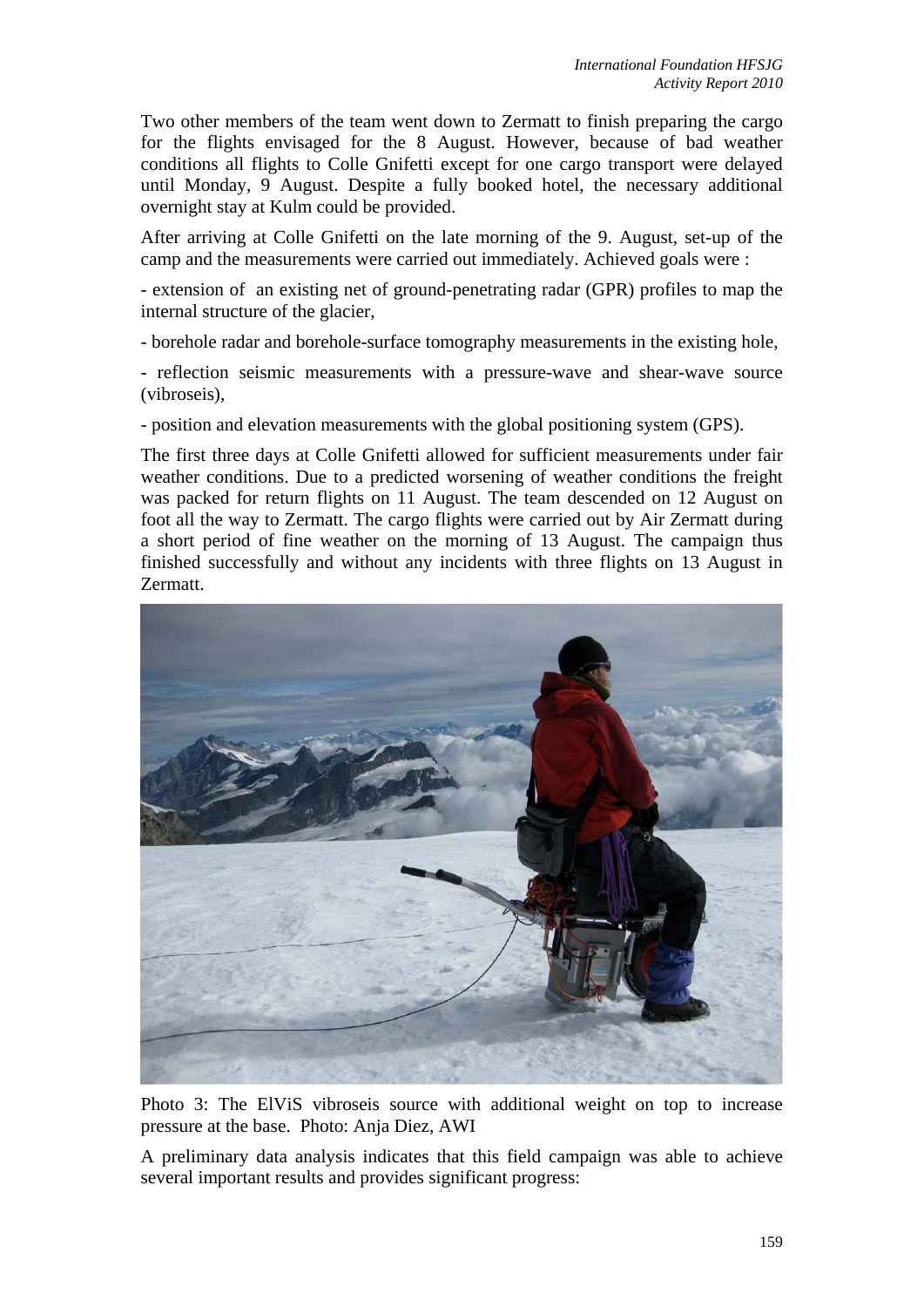- From the borehole radar data (the first measurements carried out there) it is probably possible to determine the amount of ice still present underneath the existing borehole and the bedrock. This is important as this ice is older than the one retrieved so far and contains further information of the past climate. Depending on the detailed outcome further ice-core drilling is envisaged.

- The GPR and GPS profiles at the surface extended the coverage of existing data from the glacier saddle, connecting several ice-core sites, and will allow for a better understanding of the age-depth distribution for kinematic and dynamic analysis of the ice regime.

- Vibroseis reflection measurements with the employed minivibrator ElViS were carried out for the first time on firn and glacier ice. The results show that the obtained data quality for both, pressure- and shear-waves, vibroseis is significantly superior to conventionally employed seismic sources (e.g. explosives or hammer sources). This will have a considerable impact on the future investigation of ice masses world-wide, both Alpine and polar, for determining the properties of ice as well as the geological structures underneath.

- The shear-wave vibroseis measurements indicate several internal reflectors in the ice. This was one of the actual goals of the LIMPICS project. Whether these reflectors are caused by changes of the bulk crystal orientation fabric, as expected, requires further analysis and remains to be seen.

We cordially thank the Hochalpinen Forschungsstationen and the Kulm Hotel Gornergrat as well as the staff of the Cpn. Margherita for their support, as the realization of this campaign and all results would have been difficult to achieve otherwise.